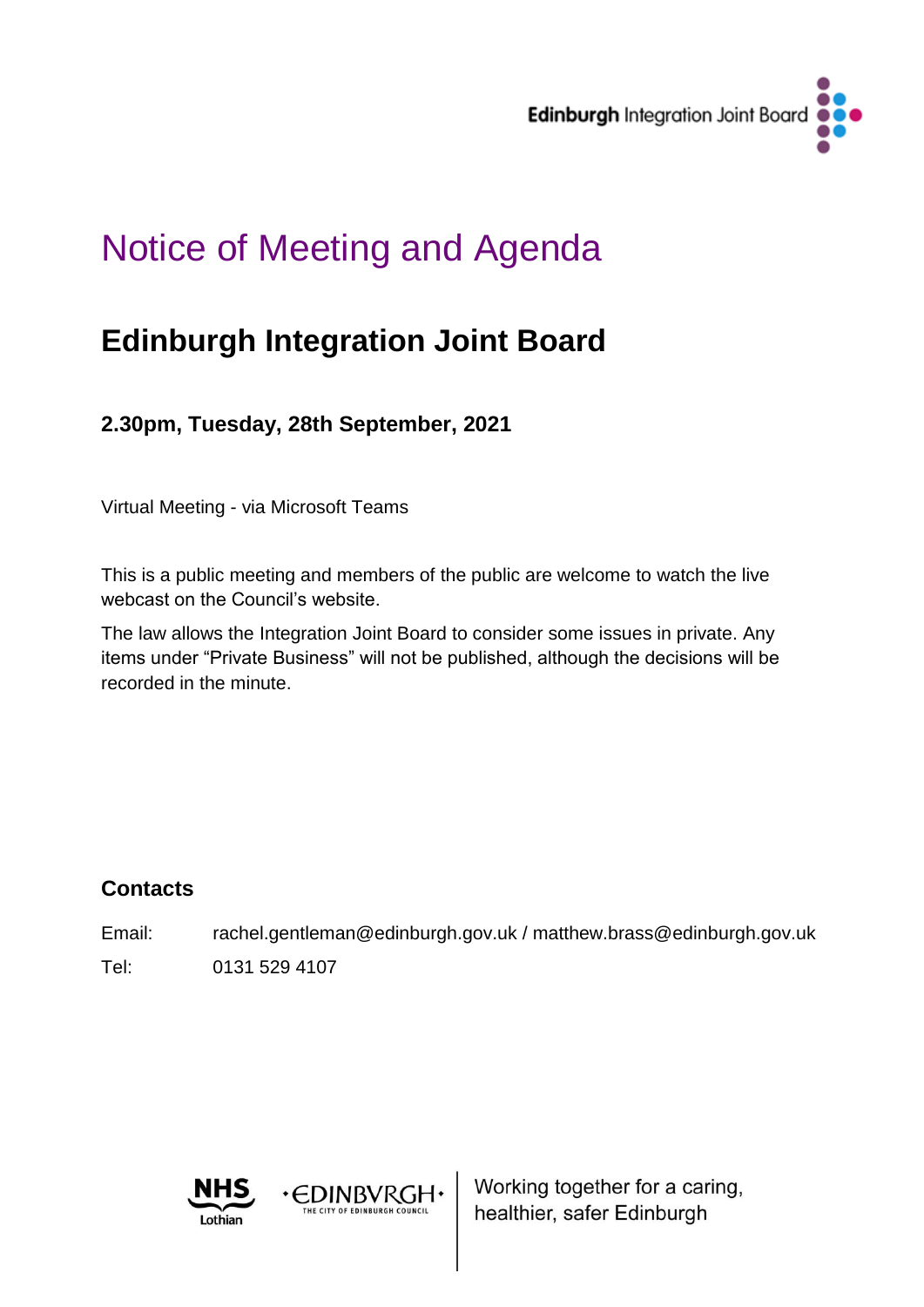## **1. Welcome and Apologies**

**1.1** Including the order of business and any additional items of business notified to the Chair in advance.

## **2. Declaration of Interests**

**2.1** Members should declare any financial and non-financial interests they have in the items of business for consideration, identifying the relevant agenda item and the nature of their interest.

## **3. Deputations**

#### **3.1** If any.

### **4. Items of Strategy**

**4.1** Bed Based Care – Phase 1 Strategy – Report by the Chief Officer, Edinburgh Integration Joint Board 5 - 82 **5. Items of Governance 5.1** Membership Proposal - Referral from the Strategic Planning Group 83 - 88

## **Board Members**

#### **Voting**

Angus McCann (Chair), Councillor Ricky Henderson (Vice-Chair), Councillor Robert Aldridge, Siddharthan Chandran, Councillor Phil Doggart, Councillor George Gordon, Martin Hill, Councillor Melanie Main, Peter Murray and Richard Williams.

#### **Non-Voting**

Bridie Ashrowan, Colin Beck, Carl Bickler, Heather Cameron, Christine Farquhar, Helen FitzGerald, Ruth Hendery, Kirsten Hey, Jackie Irvine, Grant Macrae, Jacqui Macrae, Ian McKay, Allister McKillop, Moira Pringle, Judith Proctor and Emma Reynish.